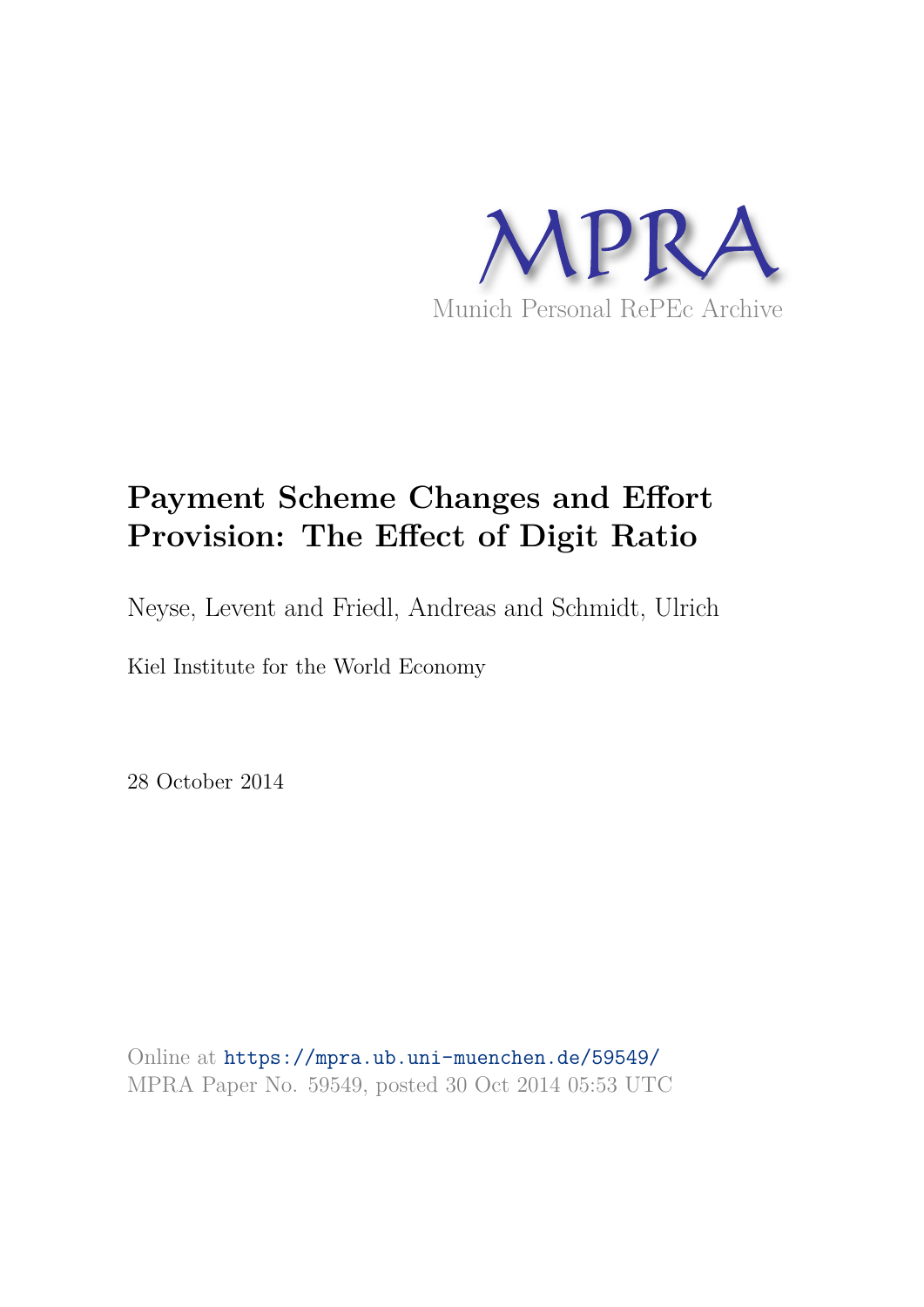# Payment Scheme Changes and Effort Provision: The Effect of Digit Ratio

Andreas Friedl<sup>1</sup>, Levent Neyse<sup>1</sup> & Ulrich Schmidt<sup>1</sup>

 $1$  Kiel Institute for the World Economy

#### **ABSTRACT**

Economic experiments report that individuals perform better under a piece rate payment scheme in comparison to a fixed payment scheme. The reason is straightforward: incentives motivate people, and without incentives they decrease their effort. Yet women are prone to choose a fixed payment over a piece rate payment scheme. We aim to find out if this gender effect is related to prenatal exposure to testosterone, which by nature is sexually dimorphic and has permanent effects on human brain development with an impact on cognitive and physical skills, as well as behavior. We investigate the effect of prenatal testosterone exposure on performance adjustment in a real effort task. Each subject is salaried under either a fixed rate or piece rate payment scheme for five periods and subsequently encounters the alternative payment method for another five periods. To observe the prenatal testosterone levels that the participants were exposed to during pregnancy, we use the so-called digit ratio as an indirect measurement method. It uses the length-ratio between the participants' index and ring fingers to infer about their in utero testosterone exposure. Our results confirm the previous findings indicating that individuals perform better when incentivized by a piece rate payment scheme. Subjects who are paid piece rate in the first half of the experiment immediately decrease their performance at the beginning of the second half when paid under a fixed payment scheme. In contrast, subjects increase their effort if the payment method is switched from fixed rate to piece rate in the second half of the experiment. Subjects who were exposed to higher levels of prenatal testosterone provide significantly lower effort when the payment scheme is switched from piece rate to fixed rate.

**JEL Codes**: C91, D87, J33

**Keywords:** Digit Ratio, 2D:4D, Real Effort Task, Payment Schemes, Incentives

**Acknowledgments:** Authors thank Pablo Brañas-Garza and Martin Voracek for their valuable comments.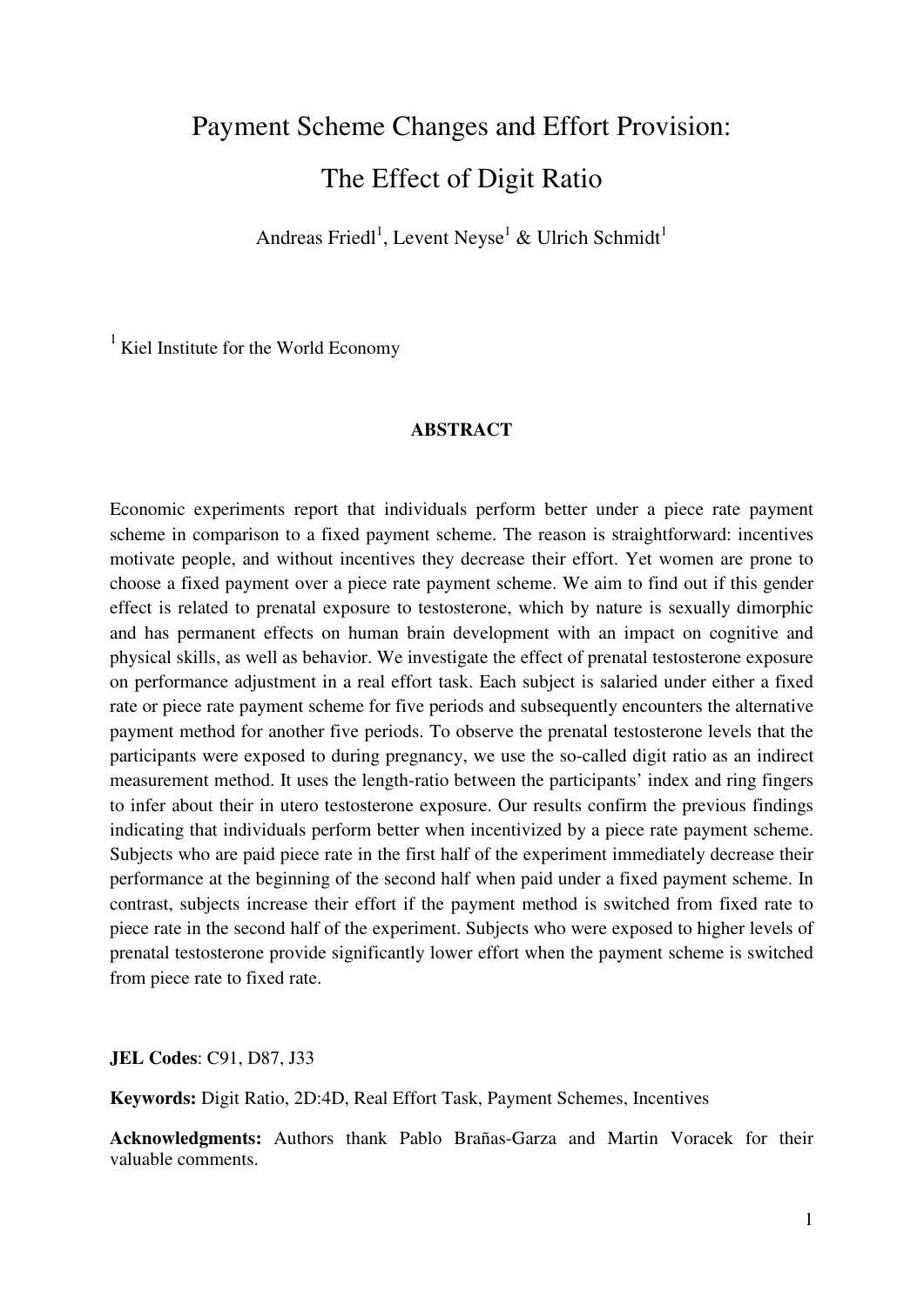#### **Introduction**

l

Companies adopt various wage strategies to maximize the productivity of their employees. One of those wage strategies that increase efficiency is using piece rate payment schemes (PS hereafter) instead of paying fixed salaries if the job type is suitable. In his celebrated study, Lazear (1986) concludes that piece rate PS yields higher productivity than fixed rate PS. Furthermore, companies may change their wage strategies in some instances. Previous studies have shown that when fixed salaried workers encounter a piece rate PS their performances increase dramatically (Lazear 1996). In case of a PS transition of this sort, a within-subject analysis is sounder than making between-subject comparisons. What is more, a within-subject analysis may enable us to examine the effects of individual differences on the performance adjustment.

What causes the workers to adjust their effort in ways that differ from one individual to another? We fit this question into the research area of digit ratio (hereafter DR) studies and investigate the effects of prenatal testosterone exposure on performance adjustment in a laboratory experiment.<sup>[1](#page-2-0)</sup>

Compared to earning a fixed amount of money for performing a certain task, employees provide higher effort when they are paid according to their performance. A body of literature compares the outcomes of fixed wage PSs and piece rate PSs and concludes that the latter is more efficient than the former (Lazear 1986, Paarsch & Shearer 2000, Shearer 2004, Dohmen & Falk 2011). In other words, individuals react to incentives. The effectiveness of financial incentives is studied in the meta-analysis of Jenkins et al. (1998), and Laffont & Martimont (2009) formalize the concept of incentives in an economic framework. Also the decades-old evidence in the psychology literature emphasizes the significance of incentives for task performance (See Locke 1968 for a detailed review). Meanwhile, a major argument against financial incentives is that they do not create a lasting increase in commitment or change attitudes, but rather merely motivate people to complete a certain task in the short run (Kohn  $1993$ <sup>[2](#page-2-1)</sup>

The evidence on incentives and gender shows that females are more reluctant to compete than males; and males perform better in competitive environments compared to females. Dohmen & Falk (2011) show that females prefer fixed PSs compared to variable PSs. Gneezy et al. (2003) study gender effects in an experiment that contains a real effort task. The subjects are first paid under a piece rate PS, then switched to a tournament based PS. Men's performance increased after the switch, but women's performance remained the same. Using a similar design, Niederle & Vesterlund (2007) did not find any significant performance differences between the sexes. Nonetheless, the majority of the women preferred not to be in a tournament while only one quarter of the male participants shunned competition. One common explanation for the competition-averse preferences of women is that they are less

<span id="page-2-0"></span><sup>&</sup>lt;sup>1</sup> Charness & Kuhn (2011) survey the experimental studies in labor economics and discuss the methodology in detail. See also Falk & Fehr (2003) for a discussion of experiments in Labor Market Economics.

<span id="page-2-1"></span><sup>&</sup>lt;sup>2</sup> Eisenberger & Cameron (1996) discuss the detrimental effects of rewards in depth.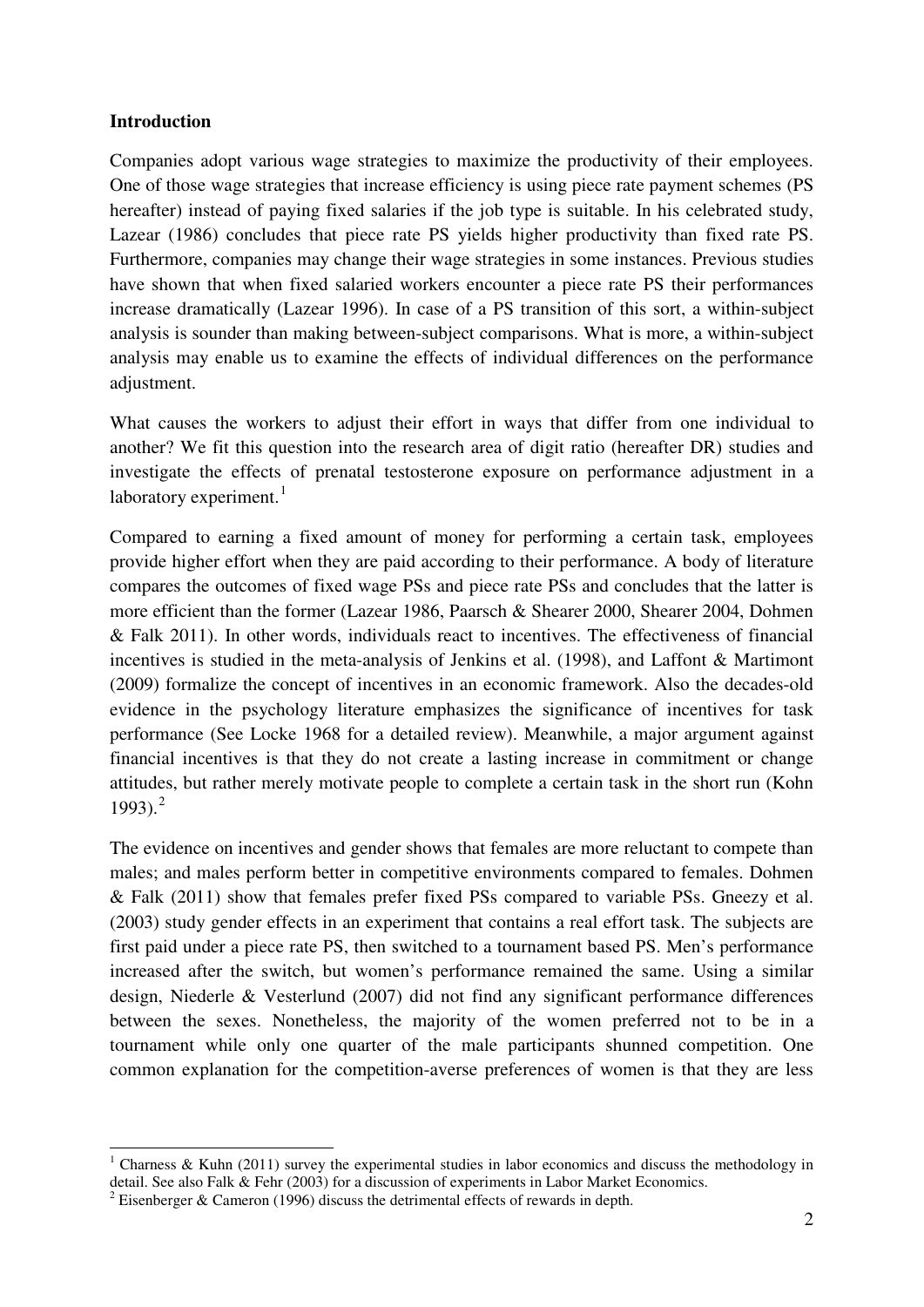overconfident than men (Lundeberg et al. 1994, Barber & Odean 2001).<sup>[3](#page-3-0)</sup> Apart from environmental factors, this gender difference may be caused by some dissimilar physiological traits of the sexes. In particular, prenatal exposure to testosterone might be partly responsible for this gender effect.

Male fetuses are exposed to more testosterone than female fetuses. This exposure has direct effects on the brain development and also on the sensitivity to circulating androgens (Goy & McEwen 1980, Manning et al. 1998). Several cognitive and physical diversities among humans may thus be associated with prenatal testosterone (PT henceforth) (Manning et al. 2003). One of these physical diversities proven to correlate with PT levels is the ratio between the lengths of the index and ring fingers (2d:4d). The so-called DR is a putative indirect marker of PT exposure during pregnancy, for which a low DR indicates a high level of PT exposure (Manning et al. 1998). One apparent conclusion is that females usually have higher DRs than males (See the meta-analysis of Hönekopp 2010). Nevertheless, there can be considerable within-subject variability of the DR levels in male and female samples.

This variation within and between sexes has been used to identify links between a number of somatic traits and DR. For example, superior athletic abilities (Manning & Taylor 2001, Paul et al. 2006, Benett et al. 2010) and a high sperm count (Manning et al. 1998) are negatively correlated with DR.

Since Zuckerman (1994) it is presumed that males are sensation seekers. Studies like Austin et al. (2002), Fink et al. (2006) and Hampson et al. (2008) have confirmed a negative relationship between DR and sensation seeking. However, the results are not fully consistent.<sup>[4](#page-3-1)</sup> Additionally, some studies suggest that PT has a negative impact on competitive behavior. Hönekopp et al. (2006) show this effect in athletic activities, but cannot disentangle the correlative relationship between attainment and competitiveness. Pearson & Schipper (2012) and Apicella et al. (2011) cannot demonstrate any significant connection between DR and competitiveness. Meanwhile, Millet & Dewitte (2008) and Millet (2009) explain that individuals with low DR may have a *higher need for achievement*.

According to evidence, numerous cognitive skills are also positively affected by higher exposure to PT. For example, Slumming  $&$  Manning (2000) found such a relation to musical skills. In addition, spatial abilities are negatively correlated with DR (See Puts et al. 2008 for a meta-study). Numerical intelligence (Luxen & Buunk 2005), cognitive reflection test scores (Bosch et al. 2013) and exam marks among male dentistry students (Hopp et al. 2012) are also negatively correlated with DR.<sup>[5](#page-3-2)</sup> Since low DR is correlated with higher numerical abilities it may generate profit maximizing decisions as found in economics experiments (Buser 2012).

l

<span id="page-3-0"></span><sup>&</sup>lt;sup>3</sup> For further evidence regarding gender differences in risk attitudes, social preferences and emotions, see Croson & Gneezy 2009.

<span id="page-3-1"></span><sup>&</sup>lt;sup>4</sup> See the meta-analysis by Voracek (2010) for the relationship between DR and sensation seeking.

<span id="page-3-2"></span><sup>&</sup>lt;sup>5</sup> The relationship between academic performance and DR is still unclear. In an earlier study, Romano et al. (2006) observed a positive relationship between DR and the grades of male university students while the study of Nye et al. (2012) found a non-linear relationship.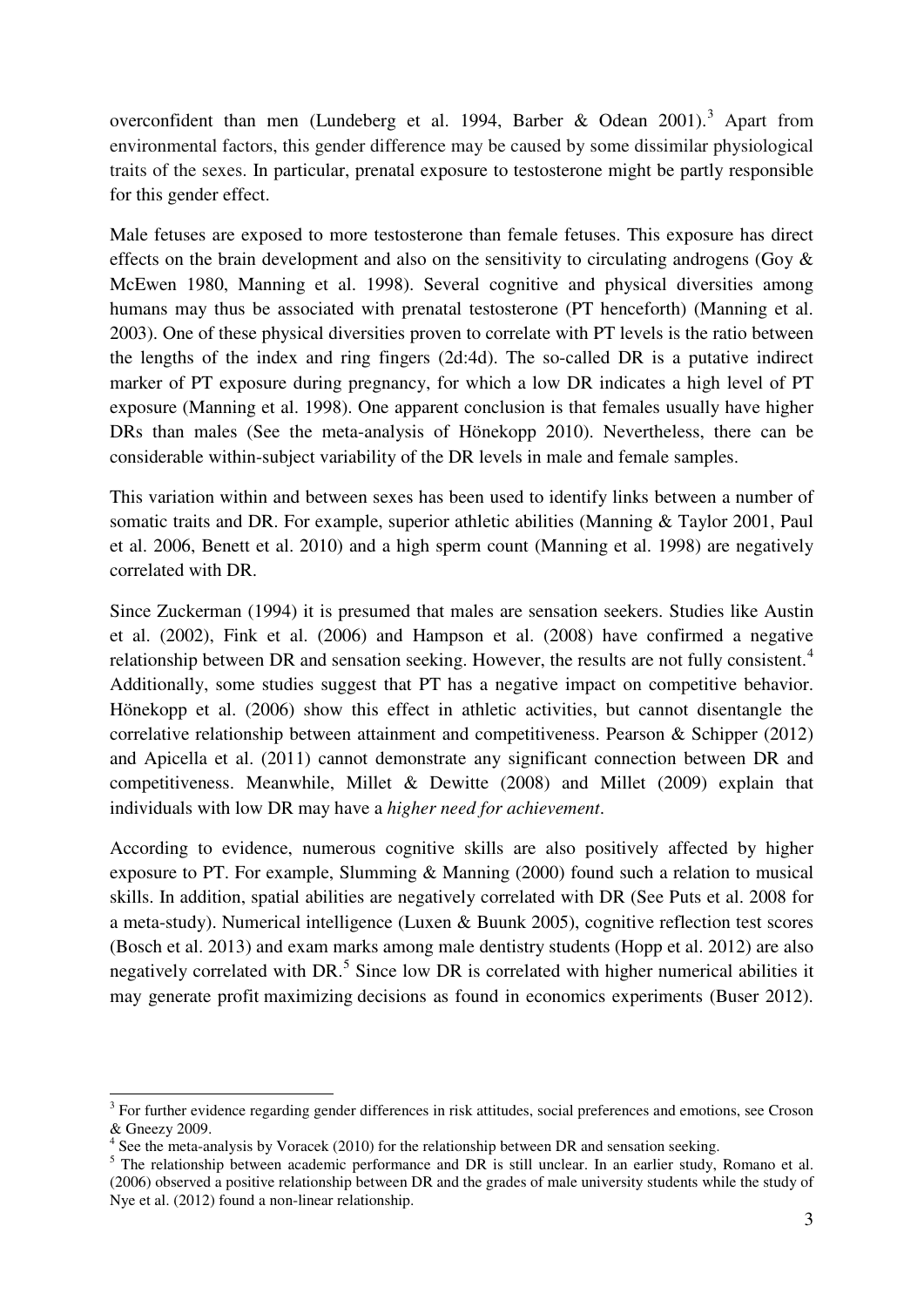Such a connection would also be in line with the findings of Coates et al (2009) indicating that low DR is associated with higher success in financial markets. $<sup>6</sup>$  $<sup>6</sup>$  $<sup>6</sup>$ </sup>

In the current experiment, subjects engage in a real effort task for 10 periods. Half of the subjects are paid under a fixed rate PS (Treatment 1) and the other half using a piece rate PS (Treatment 2) for the first 5 periods of the task (Phase 1). Next, the PSs are switched for the remaining 5 rounds (Phase 2) of the experiment in both treatments: subjects who are paid a fixed rate in Phase 1 of the task are paid according to their performance in Phase 2, and vice versa for the subjects initially paid a piece rate. This design allows us to focus on the effort provision changes as a reaction to PS modifications. Subjects are not informed about the switch to a different PS until Phase 2. Their performance in Phase 1 can therefore be considered to be independent from the other PS in Phase 2, and it is possible to compare the two PSs with each other. If the previous evidence on the negative effect of DR on the *higher need for achievement* (Millet 2009) is valid, we expect different reactions to the switch from fixed to piece rate PS for low and high DR subjects. Namely, low DR individuals should increase their effort more than high DR individuals. In the reversed case of a switch from a piece rate to a fixed rate PS, we expect individuals with a low DR to decrease their effort significantly more than high DR subjects. A finding of this kind would be an indicator of a relationship between the PT and the behavior as indicated by the game theoretical prediction of the fixed rate PS, which is to not to work at all.

We will demonstrate that there are no significant differences between the two treatments in Phase 1 of the experiment. In addition, DR does not initially play an important role in affecting the performance of the subjects. However, subjects who face the piece rate PS in Phase 2 increase their effort strongly. The effect of DR is highly significant among the subjects who face the fixed rate PS in Phase 2. Those with a lower DR decrease their performance dramatically compared to those who have higher DR. In the next section, we will explain the experimental procedure in detail. Further, we will present the results and conclude.

#### **Experimental Design**

l

The experimental sessions were conducted in 2012 and 2014 at the University of Kiel with a maximum of 20 subjects per session and a total number of 114 student participants. We only use the data from 112 subjects, as two subjects were excluded from the study: one non-Caucasian participant and one participant with a hand injury. Previous studies report that DR is ethnicity-related (Manning et al. 2004), thus running DR studies with subjects with a common ethnic background is a common procedure. After entering the room, the participants were randomly assigned to separate cabins with a computer. Instructions were given on their computer screen and read out loud by the experimenter.

<span id="page-4-0"></span><sup>&</sup>lt;sup>6</sup> A low DR is associated with greater delay discounting in women (Lucas & Koff 2010) and higher risk taking for both sexes (Stenstrom 2011, Garbarino et al 2011, Brañas-Garza & Rustichini 2011).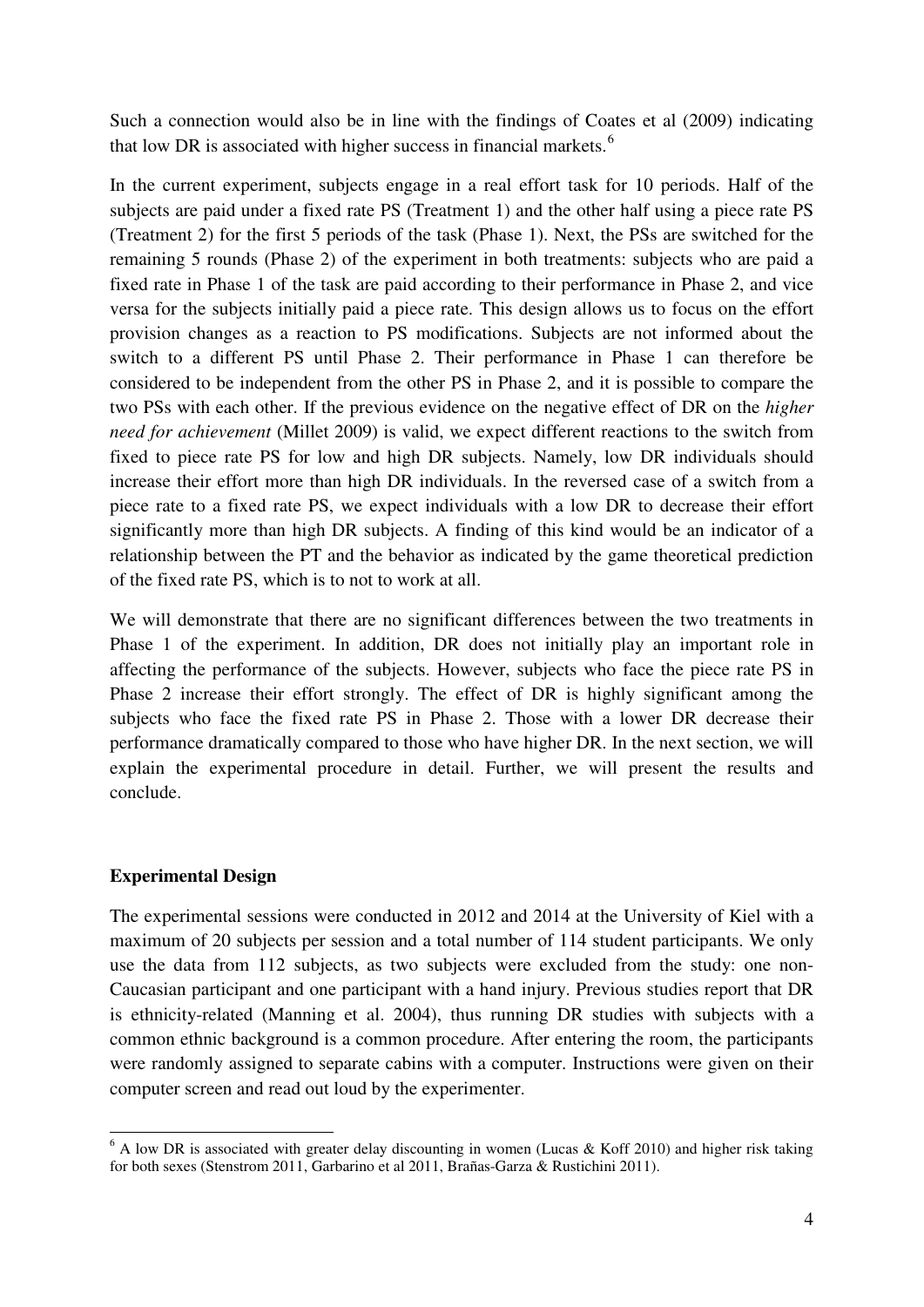Our research questions inquire into how people adopt their effort under changing incentive schemes and whether DR plays any role in the behavioral differences in adaptation. To implement the disutility of work, we chose a slider task (Gill and Prowse 2011) as our real effort task, which was computerized and implemented using the Z-tree software (Fischbacher 1999). We chose the slider task as it is easy to understand, the cognitive requirements are low and it has small increments of effort provision. Moreover, it gives sufficient disutility of effort provision, which is an especially necessary characteristic. The experiment would be compromised if the task provided some form of enjoyment. Post-experiment debriefing showed that the task was sufficiently unpleasant not to be considered an enjoyable task in itself. Furthermore, Gill and Prowse (2011) do not find ability differences between men and women in the slider task. In addition, the task does not allow confidence to play a role in the performance, thus it is not a *masculine task*. [7](#page-5-0)

In the real effort task, participants find 48 sliders on their screen (See Figure A2 in the Appendix). Each slider can be adjusted to values between 0 and 100, and the task is to set these sliders exactly to 50. Each round takes 2 minutes, with all sliders reset at the end of the period and the total amount of set sliders visualized to the subjects.<sup>[8](#page-5-1)</sup> The average duration of the whole task is thus around 22 minutes, including the information screen before the PS switch. The entire protocol lasts 50 minutes. On average, the participants earned  $\epsilon$ 14.

We chose a within-subject design with all subjects facing both PSs. In Treatment 1 (T1), subjects play the task for 5 periods (Phase 1) under a fixed rate PS. Then they continue the task for another 5 rounds (Phase 2) paid under a piece rate PS. In the *mirror* Treatment 2 (T2), the subjects are initially paid piece rate, then the PS is switched to fixed rate in Phase 2 (See Table 1). As it is seen, the dominant strategies of all participants are to set as many sliders as they can when they are paid a piece rate and not to work at all when the fixed rate PS is current.

Before each treatment, subjects are informed about their PS for the following task on a separate screen. Under fixed rate PS, participants earned a fixed wage of 125 tokens 6regardless of the number of correctly set sliders. Under piece rate PS, subjects earned one token for each slider. At the end of the experiment, each token earned was worth  $\epsilon$  .03. The fixed wage of 125 tokens is more than most subjects<sup>[9](#page-5-2)</sup> achieved during the piece rate PS. This was designed to avoid causing a subject that switches from a piece rate to a fixed rate PS to regard this switch as a wage decrease. By setting this fixed wage, we make effort reduction less likely.

l

<span id="page-5-0"></span> $<sup>7</sup>$  Several studies argue that the difficulty of a task and gender differences are related due to the differences in</sup> confidence between the players' types. See Moore & Small (2004), Lundeberg et al. (1994) and Niederle & Vesterlund (2007).

<span id="page-5-1"></span><sup>&</sup>lt;sup>8</sup> No subject was able to set more than 48 sliders in two minutes. This means that there was no upper limit for effort provision in this task.

<span id="page-5-2"></span><sup>&</sup>lt;sup>9</sup> In total, five subjects managed to earn slightly more than 125 tokens.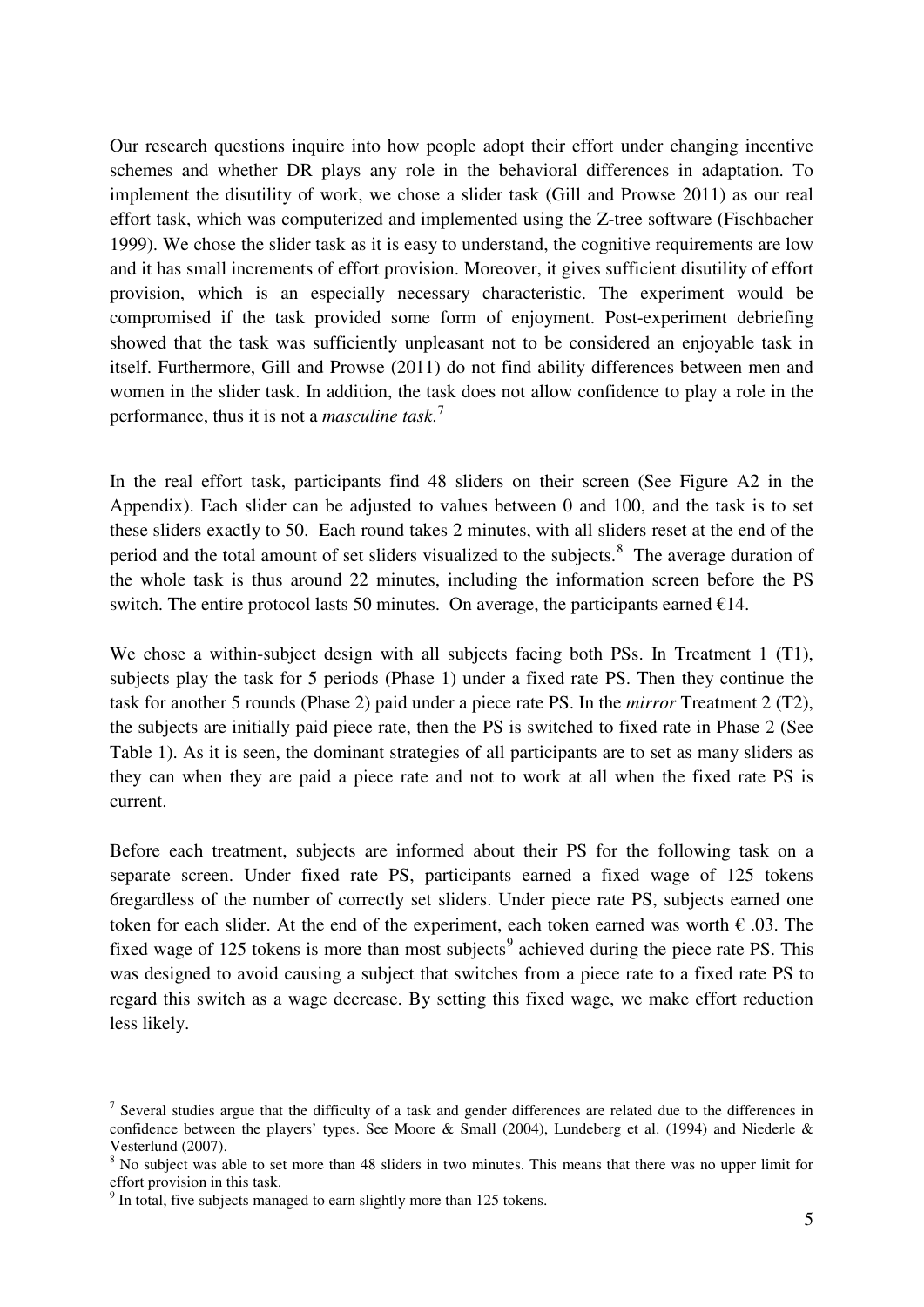#### **Table 1**: Treatments

| <b>Treatment</b> | <b>Phase 1 (Periods 1-5)</b> | Phase 2 (Periods 6-10) | N  |
|------------------|------------------------------|------------------------|----|
|                  | Fixed rate                   | Piece rate             | 59 |
|                  | Piece rate                   | Fixed rate             | 53 |

Additionally, we included a brief post-experiment questionnaire asking about demographic and socioeconomic factors. To gather the DR data, we scanned the right hands of the participants using a high-resolution scanner (Epson Perfection 1660). The DR scanning and measuring protocol was identical to Neyse & Brañas-Garza (2014). Two different researchers measured DR using ©Adobe Photoshop. The correlation between the two measurements was highly significant at a *.95* level.

#### **Experimental Results**

 $\overline{a}$ 

The average DR is  $.965$  ( $\pm .005$ ) for the male participants and  $.976$  ( $\pm .005$ ) for the female participants (See Figure A1 in the Appendix). A two-sample mean comparison test shows that *t=-1.5586* with 110 degrees of freedom (*p*=.*1220*). Even though the literature finds stronger differences in gender, the effect size of gender (*cohen's d*  $\approx$  *.29*) lies well within the suggested confidence interval  $(\approx .35)$  of Hönekopp, (2010).

The average effort level is *17.03* (SD *6.18*) over the 10 periods. The mean score under fixed rate PS is *16.13* (SD *5.53*), and *17.99* (SD *5.14*) under the piece rate PS. A two sample mean comparison test rejects the null hypothesis that the mean scores for the two PSs are equal (*t= - 2.6644*, *p=.0083*). This result confirms that the effort levels are higher under the piece rate PS.

Figure 1 illustrates the average scores in each period of the experiment. The blue trend line represents T1 where subjects start the task under a fixed rate PS, whereas the red trend line shows the average scores for T2 where subjects are paid under a piece rate PS in the first 5 periods. The graph shows that the performance of the subjects follows a similar pattern until the  $5<sup>th</sup>$  period. The average scores for the two treatments in Phase 1 (the first 5 periods) are not significantly different (*coeff=1.330, p=.130)*.<sup>[10](#page-6-0)</sup> If we focus on each of the 5 periods of Phase 1 separately, the only significant difference in effort provision occurs in period 2 (*coeff= 2.384, p=.046*), but this difference does not persist over the phase. The reason behind this indifference is that the subjects are not informed about the existence of another PS, so they lack a reference point to compare their PS to. $^{11}$  $^{11}$  $^{11}$  Effort levels increase over the first 5

<sup>10</sup> Panel data GLS regression result, controlled for *period* effects.

<span id="page-6-1"></span><span id="page-6-0"></span><sup>&</sup>lt;sup>11</sup> Corgnet et al. (2014) does not find any individual performance differences between the subjects who could use Internet for leisure during the real effort task and the subjects who could not. In line with our result, this is due to information availability.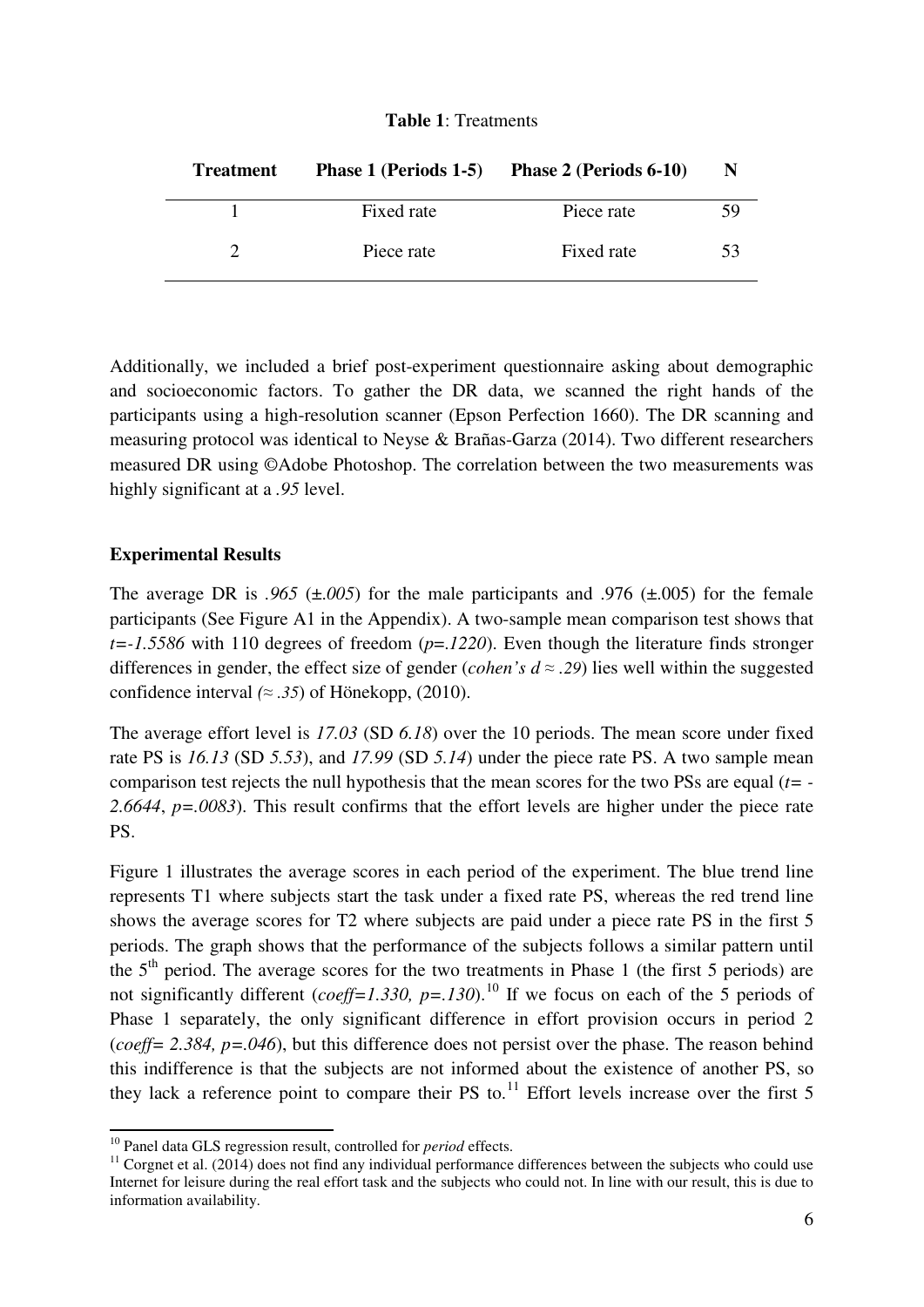periods, which is a common trend in real effort tasks. This effect is significant for both treatments  $(p=.000)$  in the panel data analysis.

In Phase 2, however, this effort pattern changes as expected. The switch from a fixed rate PS to a piece rate PS increases the average scores from Phase 1 to Phase 2, whereas the switch from a piece rate to fixed rate PS does not  $(p=.000$  and  $p=.424$ , correspondingly).<sup>[12](#page-7-0)</sup> If we focus solely on the  $5<sup>th</sup>$  and  $6<sup>th</sup>$  period, the average score increases by 9.80% for T1; meanwhile, for T2, the decrease is 14.28%. This switch effect is significant for both treatments at *p=.0253* and *p=.0592*, respectively (*t=-2.2657* for T1; *t=-1.9075* for T2).



**Figure 1:** Average Scores per Treatment over the 10 Periods

Panel data analysis shows that the effort levels for T1 are significantly higher than for T2 over rounds 6 to 10 (*p=.000*). The average score in Phase 2 of the experiment is *15.2* (SD *7.13*) for the fixed rate PS and *20.18* (SD *3.38*) for the piece rate PS.

Table 2 presents the panel regression analysis of the effort levels for both phases of the experiment. The first two models of each phase include the subjects in both treatments together, which are followed by the models of the two treatments separately. Models (2), (4) and (6) additionally include interaction variables, whereas (1), (3) and (5) do not. The dependent variable is *effort* for all regressions, which represents the number of sliders the subjects correctly set in each period. *fixfirst* is a dummy variable that is equal to *1* if the subjects faced the fixed rate PS first and the piece rate PS second (T1). *DR* represents the digit ratio, which lays between *.88* and *1.07* and *ffxDR* the interaction between *DR* and *fixfirst*. We

 $\overline{a}$ 

<span id="page-7-0"></span><sup>12</sup> Panel-data GLS regressions; coefficients are *3.486* for T1 and -*.235* for T2.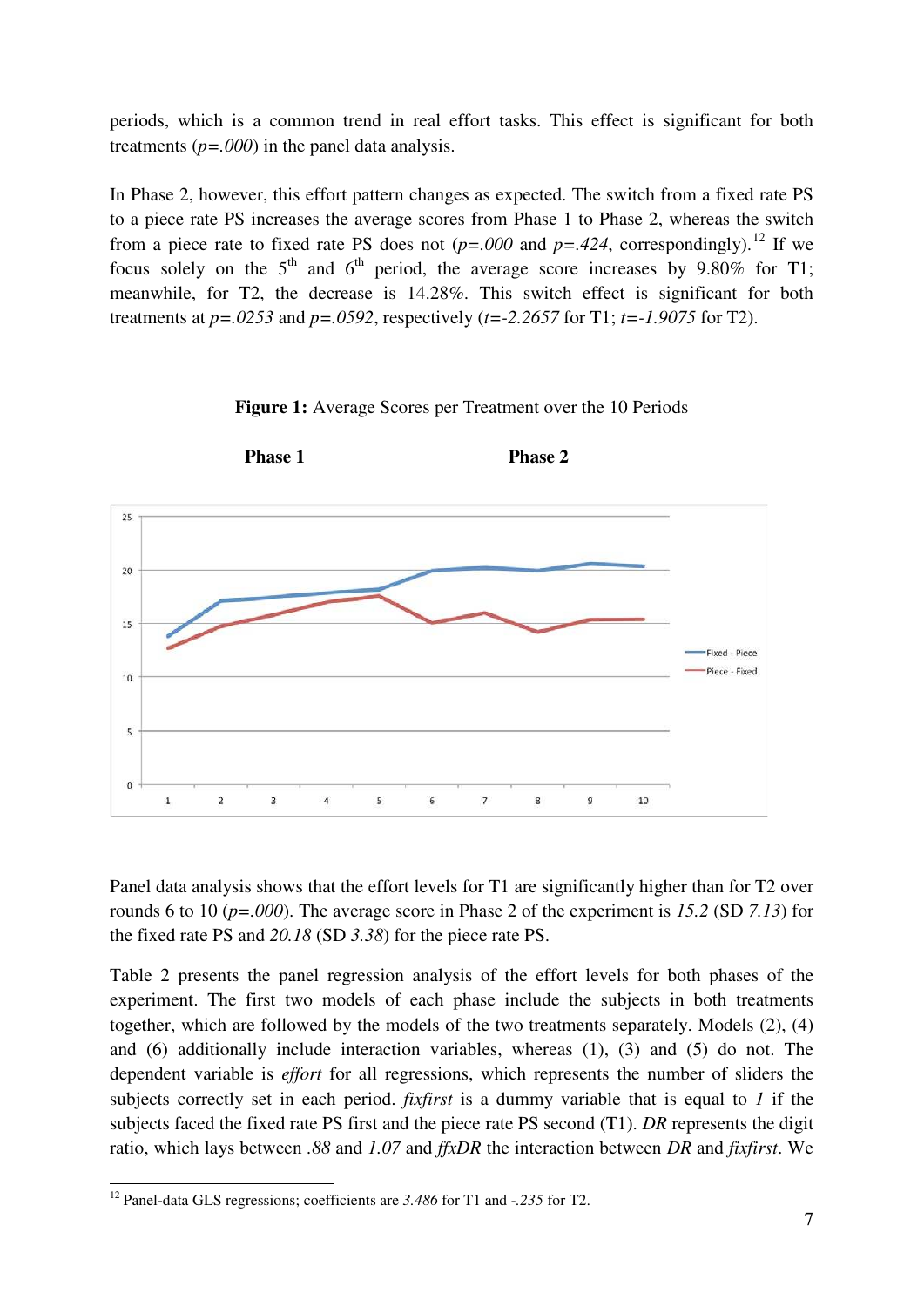use this binary variable to disentangle the effects of DR and the treatments. *female* is the dummy variable for gender; it is equal to *1* for women and *0* for men. We control for the interaction between *female* and *DR* using the *femxDR* variable. Finally, *period* is the time variable, which is *1* to *5* for Phase 1 and *6* to *10* for Phase 2.

There is no effect of DR or the treatment on effort provision in the first phase of the experiment. The *period* variable gives the only significant result, which points to an increase in effort during Phase 1. This increase could be due to learning effects as subjects get accustomed to the task during the first periods. The lack of significance of *fixfirst* in Phase 1 is not surprising because the subjects do not have any reference points in terms of incentives in Phase 1 of the experiment. However, when subjects are able to compare fixed payment and piece rate PSs, they adjust their effort in Phase 2 of the experiment.

The second part of the table (Phase 2) shows that the subjects indeed adjust their performance according to the PS switch. The first column shows a strong positive effect of *fixfirst* and *DR*. However, the interaction term *ffxDR* in the second model reveals that the effect of *DR* is due to the subjects in T2. Models (3) and (4) show that, the effect of *DR* is not due to subject behavior during T1. The last two models, (5) and (6), confirm that the effect of *DR* on *effort* originates from the subjects in T2. When the PS is switched from piece rate to fixed rate, high DR subjects work harder than the subjects who have low DR ( $p\le 01$  in both models). There is no such impact of DR in T1.

Gender does not play an important role other than in T1 in Phase 1. Column (3) show that the effort levels of females are slightly lower than the males, yet the significant level is only *.057.*  In Phase 2 females of the first treatment pay significantly less effort  $(p=.035)$  than males. This result is in line with the previous evidence in the literature saying that women performs worse under variable PS (Dohmen & Falk (2011), Gneezy et al (2003)). The gender effect disappears when we include the interaction variable *femxDR*, in the model in the columns (4) in both phases, which points out a joint effect of gender and DR. In T2, no gender effect is found in the first phase, even without the interaction term. Small significance of *female* variable in column (5) at 7% significance level disappears when we introduce the interaction variable. However the significance of DR remains. This result shows that positive effect of is not due to gender effect. The *period* variable does not affect *effort* in Phase 2, which points to no repetition effects.

Since we are not focusing on the effort levels but the effort adjustment behavior of the subjects, we now take a closer look at the results in Phase 2. The interesting result here is the prominent effect of *DR* in the T2, but not in T1. On-going discussion concerning the effect of *DR* on the *need for achievement* cannot find any support in these results. That is, we find no significant negative effect of *DR* in T1 in Phase 2. Furthermore, as mentioned in the literature section, a low DR (a higher level of PT exposure) is associated with higher numerical and cognitive skills. Our results on *DR* in columns (5) and (6) in the second part of Table 2 may support this argument. Under fixed payment, subjects do not have to show any effort because there are no incentives. The results show that subjects with a lower DR react more strongly when incentives are removed and reduce effort more notably than subjects with a higher DR.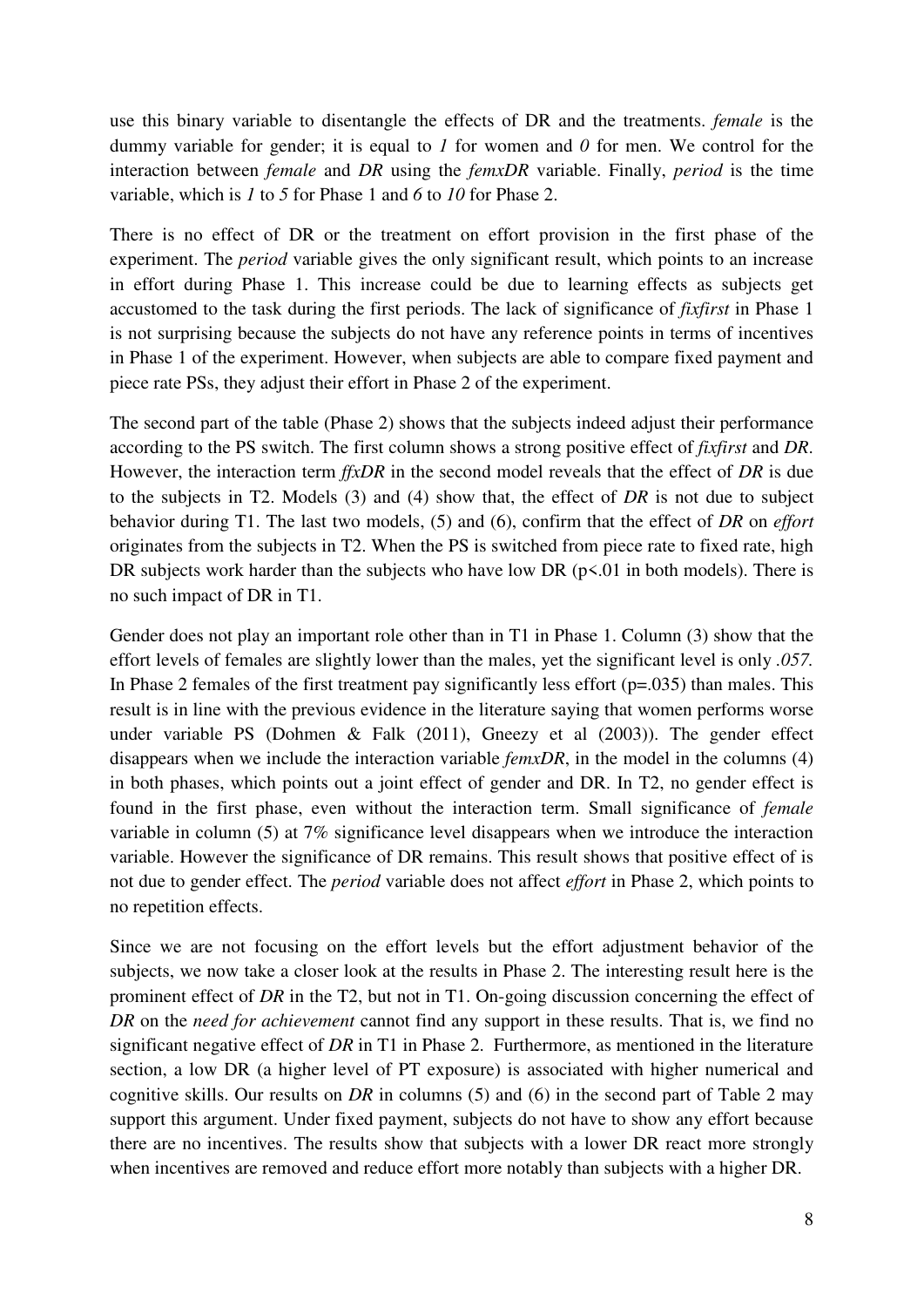|                  |                        |           | <b>PHASE 1</b> |          |             |           |
|------------------|------------------------|-----------|----------------|----------|-------------|-----------|
|                  | <b>Both Treatments</b> |           | Treatment 1    |          | Treatment 2 |           |
|                  | (1)                    | (2)       | (3)            | (4)      | (5)         | (6)       |
| fixfirst         | 1.277                  | 18.399    |                |          |             |           |
|                  | (.148)                 | (.411)    |                |          |             |           |
| DR               | 5.585                  | 14.998    | $-1.325$       | $-.637$  | 13.815      | 7.555     |
|                  | (.630)                 | (.375)    | (.908)         | (.968)   | (.513)      | (.815)    |
| ffxDR            |                        | $-17.633$ | --             | --       | --          | --        |
|                  |                        | (.443)    |                |          |             |           |
| female           | $-1.071$               | $-1.061$  | $-1.682$       | $-.275$  | $-.374$     | $-11.112$ |
|                  | (.229)                 | (.234)    | (.057)         | (.990)   | (.816)      | (.790)    |
| femxDR           |                        | --        | --             | $-1.446$ |             | 11.082    |
|                  |                        |           |                | (.950)   |             | (.797)    |
| period           | 1.066                  | 1.067     | .944           | .944     | 1.203       | 1.203     |
|                  | (.000)                 | (.000)    | (.000)         | (.000)   | (.000)      | (.000)    |
| cons             | 7.496                  | $-1.637$  | 16.162         | 15.497   | $-1.263$    | 4.773     |
|                  | (.503)                 | (.920)    | (.144)         | (.314)   | (.951)      | (.879)    |
| $N_{obs}$        | 560                    | 560       | 295            | 295      | 265         | 265       |
| $\rm N_{groups}$ | 112                    | 112       | 59             | 59       | 53          | 53        |
| $R^2$ overall    | .0903                  | .0937     | .1194          | .1195    | .0687       | .0697     |

#### **Table 2:** Regressions by Phases

| PHASE |  |  |
|-------|--|--|

|                  | <b>Both Treatments</b> |           | Treatment 1 |           | Treatment 2 |         |
|------------------|------------------------|-----------|-------------|-----------|-------------|---------|
|                  | (1)                    | (2)       | (3)         | (4)       | (5)         | (6)     |
| fixfirst         | 4.921                  | 78.933    |             |           |             |         |
|                  | (.000)                 | (.001)    |             |           |             |         |
| DR               | 32.406                 | 73.096    | 1.878       | 13.448    | 68.574      | 95.021  |
|                  | (.015)                 | (000)     | (.868)      | (.387)    | (.004)      | (.008)  |
| ffxDR            |                        | $-76.223$ | --          |           |             |         |
|                  |                        | (.003)    |             |           |             |         |
| female           | .488                   | .532      | $-1.841$    | 21.814    | 3.158       | 48.521  |
|                  | (.635)                 | (.592)    | (.035)      | (.320)    | (.079)      | (.292)  |
| femxDR           |                        |           | --          | $-24.318$ |             | -46.822 |
|                  |                        |           |             | (.281)    |             | (.325)  |
| period           | .065                   | .065      | .118        | .118      | .005        | .005    |
|                  | (.422)                 | (.422)    | (.185)      | (.185)    | (.968)      | (.968)  |
| cons             | $-17.006$              | $-56.489$ | 18.315      | 7.137     | $-53.015$   | -78.522 |
|                  | (.188)                 | (.002)    | (.094)      | (.635)    | (.020)      | (.023)  |
| $N_{obs}$        | 560                    | 560       | 295         | 295       | 265         | 265     |
| $\rm N_{groups}$ | 112                    | 112       | 59          | 59        | 53          | 53      |
| $R^2$            | .1898                  | .2410     | .0572       | .0716     | .1785       | .1917   |

Notes: Panel Data, GLS regressions; p-values are given in the parentheses. Dependent variable is *effort*, where *period* is the time variable that is [1,5] for Phase 1 and [6,10] for Phase 2. Models (1) and (2) include both treatments, whereas 3rd and 4th columns are devoted to T1 and the latter two show the models for T2. *DR* is the digit ratio variable, *fixfirst* is a dummy for treatment effects and is *1* for T1, *0* for the second. *ffxDR* is the interaction term between variables *dr* and *fixfirst*. *female* is the gender variable and *femxDR* is the interaction variable for *dr* and *female*.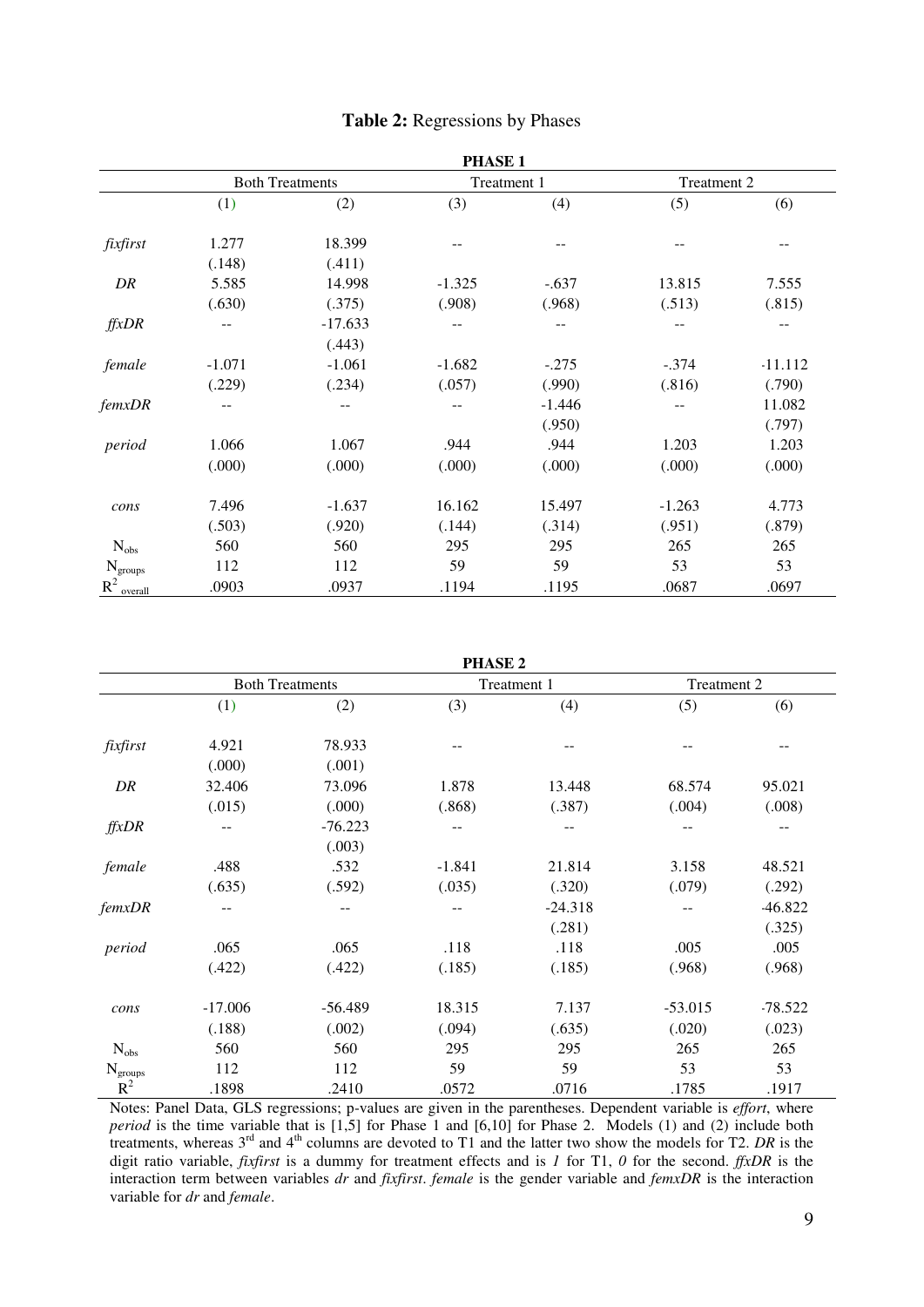In addition to panel data analysis, which focuses on the absolute levels of effort, we run another set of OLS regressions to study the change in effort levels after the PS switch at the end of 5th period (See Table 3). The new variable *diff* stands for the difference between the total effort level under piece rate PS and fixed rate PS ( $\sum_{\text{piece}} - \sum_{\text{fix}}$ ). In all of the six models, *diff* is the dependent variable and all independent variables correspond to the ones in Table 2. The first section of the table includes both treatments jointly; the second and third parts are devoted to the two treatments separately.

|          | <b>Both Treatments</b>   |                          | <b>Treatment 1</b>       |            | <b>Treatment 2</b> |            |
|----------|--------------------------|--------------------------|--------------------------|------------|--------------------|------------|
|          | (1)                      | (2)                      | (3)                      | (4)        | (5)                | (6)        |
| fixfirst | 14.79                    | $-297.836$               |                          |            |                    |            |
|          | (.001)                   | (.008)                   |                          |            |                    |            |
| DR       | $-117.178$               | $-289.052$               | 16.024                   | 70.432     | $-273.795$         | -437.329   |
|          | (.048)                   | (.001)                   | (.635)                   | (.128)     | (.019)             | (.013)     |
| ffxDR    |                          | 321.969                  |                          |            |                    |            |
|          |                          | (.005)                   |                          |            |                    |            |
| female   | $-8.619$                 | $-8.806$                 | $-.794$                  | 110.45     | $-17.665$          | $-298.168$ |
|          | (.058)                   | (.046)                   | (.761)                   | (.092)     | (.046)             | (.181)     |
| femxDR   | $\overline{\phantom{a}}$ | $\overline{\phantom{a}}$ | $\overline{\phantom{a}}$ | $-114.361$ |                    | 289.527    |
|          |                          |                          |                          | (.089)     |                    | (.207)     |
| cons     | 119.924                  | 286.701                  | 1.351                    | $-51.212$  | 276.585            | 434.308    |
|          | (.036)                   | (.001)                   | (.967)                   | (.251)     | (.014)             | (.011)     |
| N        | 112                      | 112                      | 59                       | 59         | 53                 | 53         |
| $R^2$    | .1564                    | .1871                    | .005                     | .0563      | .1878              | .2140      |

**Table 3:** Regressions of Effort Adjustment Behavior

Note: *p-values* are given in the parentheses. OLS regressions. Dependent variable is *diff*. The first two models include all the subjects, whereas columns (3) an (4) are devoted to T1 and the latter two models include the subjects of T2. *dr* is the digit ratio variable, *fix first* is a dummy for treatment effects and is *1* for T1, *0* for the second. *ffxDR* is the interaction term between variables *dr* and *fix first*. *female* is the gender variable and *femxDR* is the interaction variable for *dr* and *female*.

When both treatments are studied jointly, the negative sign of *DR* in columns (1) and (2) supports the idea that a low DR is associated with higher effort under a piece rate PS in comparison to a fixed rate PS (*p=.048* and *p=.001,* respectively). The significant positive effect of *fixfirst* in the first two models is in line with the previous results; when the PS is switched from fixed rate to piece rate, the effort level rises as well. Interaction variable *ffXDR*  shows that the effect of *DR* on *diff* is mainly due to T2.

Models (3) and (4) focusing on T1 do not provide any significant results neither for *DR* nor *female*. That is, we do not observe any effect of testosterone or gender.

In the two last columns of the Table 3, we present the regression analysis of T2. In model (5), both *DR* and *female* have a negative effect on *diff* (*p<.05*). This gender effect disappears when we introduce the interaction term *femxDR* in column (6), but the effect of *DR* remains highly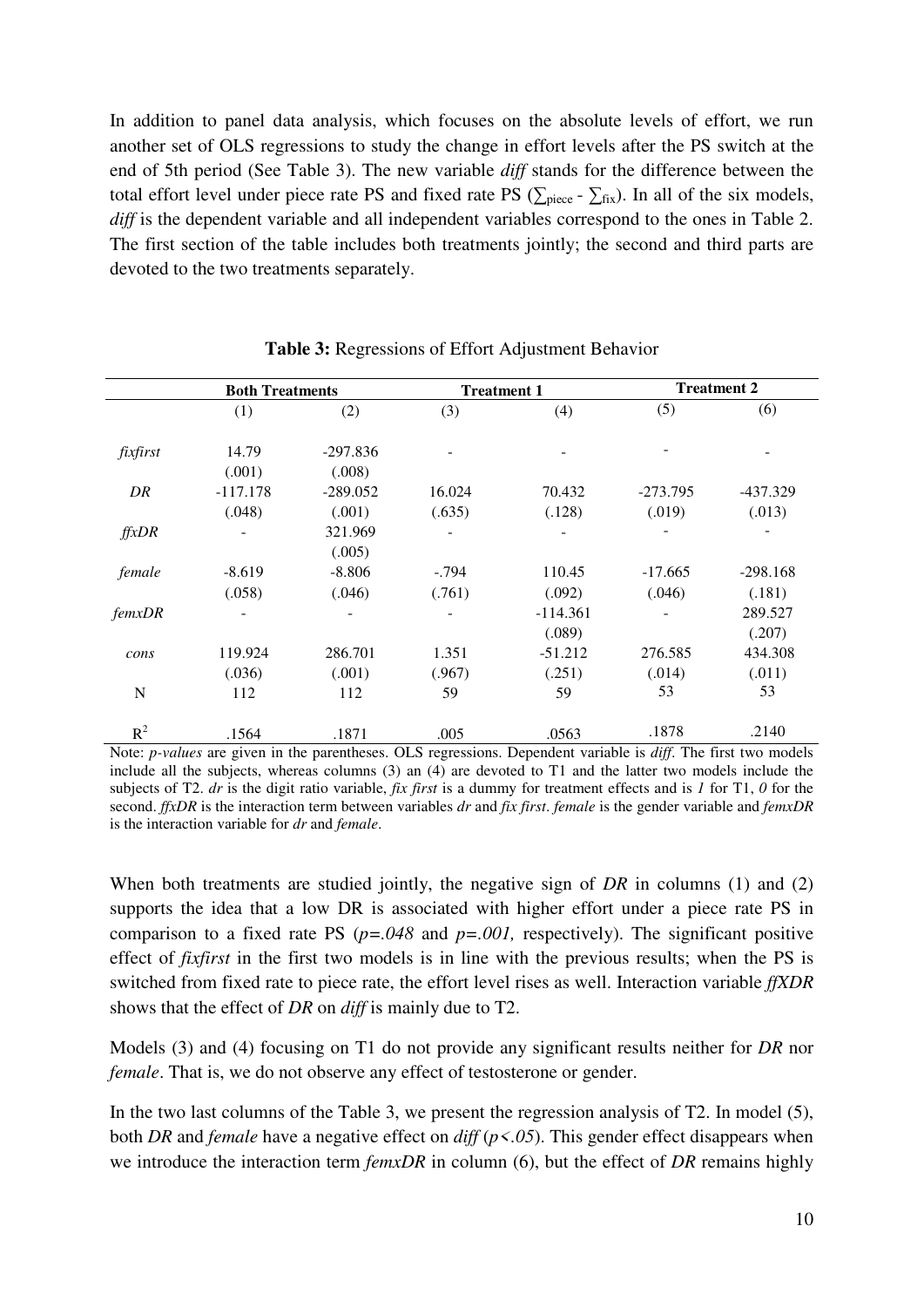significant  $(p=0.013)$ . This results show that the subjects with low DR react to PS changes faster in T2 and this effect of DR is not due to the gender.

### **Conclusion**

The evidence on incentives and gender showed that females prefer fixed rate PS over variable PS. We examine the effects of gender and exposure to testosterone on the effort provision under different PS's to find out if this gender effect may be related to PT.

The results of our study suggest that PT might have a partial impact on effort provision decisions of the participants in a real effort task. We observe different patterns of performance adjustment behavior among individuals when they are subject to PS changes, and we find evidence for a relationship between the DR and the adjustment behavior. When fixed salaried subjects switch to a piece rate PS they increase their effort provision significantly. This is clearly due to the effectiveness of incentives: people increase their effort when they are paid according to their performance. Providing the highest effort possible is the dominant strategy under the piece rate PS.

And yet, we do not find any impact of DR in this group of subjects. Various studies have investigated the possible associations between PT and status seeking, but have not yet reached a solid consensus. Our first hypothesis on *higher need for achievement* does not find any support in the results of the current study. If such a relationship existed we would have found that individuals with low DR increase their effort provision more than subjects with higher DR. Since this is not the case, the uncertainty of the connection between PT and *higher need for achievement* remains.

The findings confirm our second hypothesis on the behavior of the individuals for whom the PS switches from piece rate to fixed rate. Not working at all is the dominant strategy under the fixed rate PS. As predicted, when piece rate salaried individuals change to a fixed rate PS in Phase 2 of the experiment, they decrease their effort levels. In this scenario, we observe a solid difference between the behaviors of high and low DR individuals. Subjects with low DR decrease their effort significantly more than subjects with high DR. Buser (2012) shows that low DR individuals give less in Dictator, Trust and Public Good Games. If the motive behind transferring low amounts in those experiments is self-centered preferences of low DR subjects, our results may support this argument. When players are not given any incentives and if there is no risk of being dismissed from employment, not working at all is the dominant strategy. Therefore, providing no effort under the fixed rate PS cannot be interpreted as a norm-violating decision in our design.

Cumulative evidence on the administrative impact of PT on behavior suggests that biological traits are partially affective on numerous individual differences. We should, however, note that the results depend on various factors. The ethnic background of the participants in the sample is one of those. Identical designs and protocols may derive dissimilar results in different regions of the world. Our sample is a Caucasian sample that includes Central and North Europeans exclusively.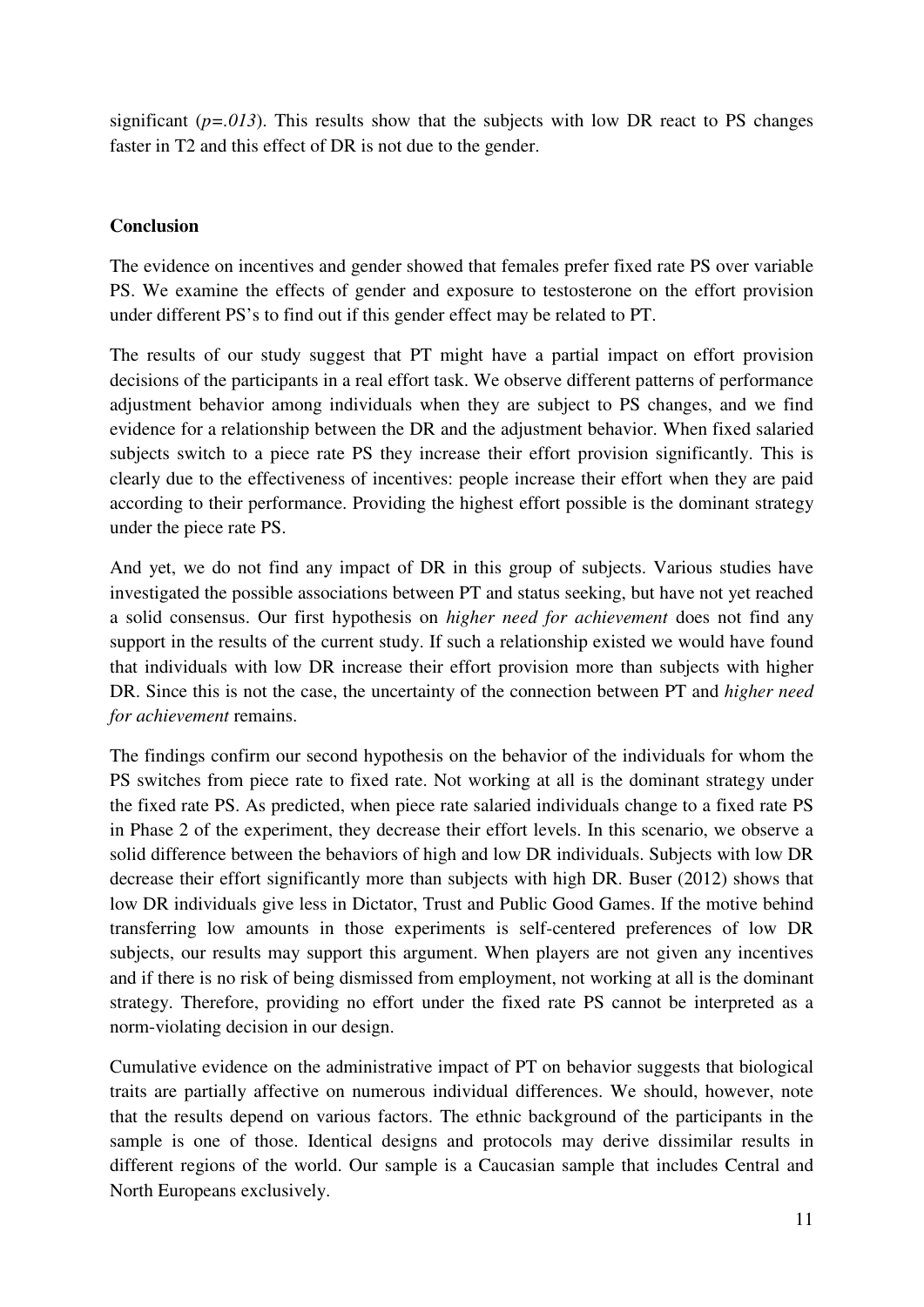Another crucial point is the fact that our results do not point out conclusive evidence regarding the impact of biological differences. These are sample-dependent, indicatory results that cannot be taken as straightforward indicators of skills and personality traits. In particular, it is not feasible or recommended to make professional decisions such as investment or employment based on biological properties of individuals. Still, investigating the biological underpinnings of individual differences is substantial for the purpose of exploring the physical and behavioral diversity of human beings.

#### **References**

Apicella, C. L., Dreber, A., Gray, P. B., Hoffman, M., Little, A. C., & Campbell, B. C. (2011). Androgens and competitiveness in men. *Journal of Neuroscience, Psychology, and Economics*, *4*(1), 54.

Austin, E. J., Manning, J. T., McInroy, K., & Mathews, E. (2002). A preliminary investigation of the associations between personality, cognitive ability and digit ratio. *Personality and individual differences*, *33*(7), 1115-1124.

Barber, B. M., & Odean, T. (2001). Boys will be boys: Gender, overconfidence, and common stock investment. *The Quarterly Journal of Economics*, *116*(1), 261-292.

Bennett, M., Manning, J. T., Cook, C. J., & Kilduff, L. P. (2010). Digit ratio (2D: 4D) and performance in elite rugby players. *Journal of sports sciences*, *28*(13), 1415-1421.

Bosch Domènech, A., Brañas P., & Espín A. M. (2013). *Fetal Testosterone (2D: 4D) as Predictor of Cognitive Reflection* (No. 698).

Brañas-Garza, P., & Rustichini, A. (2011). Organizing effects of testosterone and economic behavior: Not just risk taking. *PloS one*, *6*(12), e29842.

Brañas-Garza, P., Kovářík, J., & Neyse, L. (2013). Second-to-fourth digit ratio has a nonmonotonic impact on altruism. *PloS one*, *8*(4), e60419.

Buser, T. (2012). Digit ratios, the menstrual cycle and social preferences. *Games and Economic Behavior*, *76*(2), 457-470.

Charness, G., & Kuhn, P. (2011). Lab labor: What can labor economists learn from the lab?. *Handbook of labor economics*, *4*, 229-330.

Coates, J. M., Gurnell, M., & Rustichini, A. (2009). Second-to-fourth digit ratio predicts success among high-frequency financial traders. *Proceedings of the National Academy of Sciences*, *106*(2), 623-628.

Croson, R., & Gneezy, U. (2009). Gender differences in preferences. *Journal of Economic Literature*, 448-474.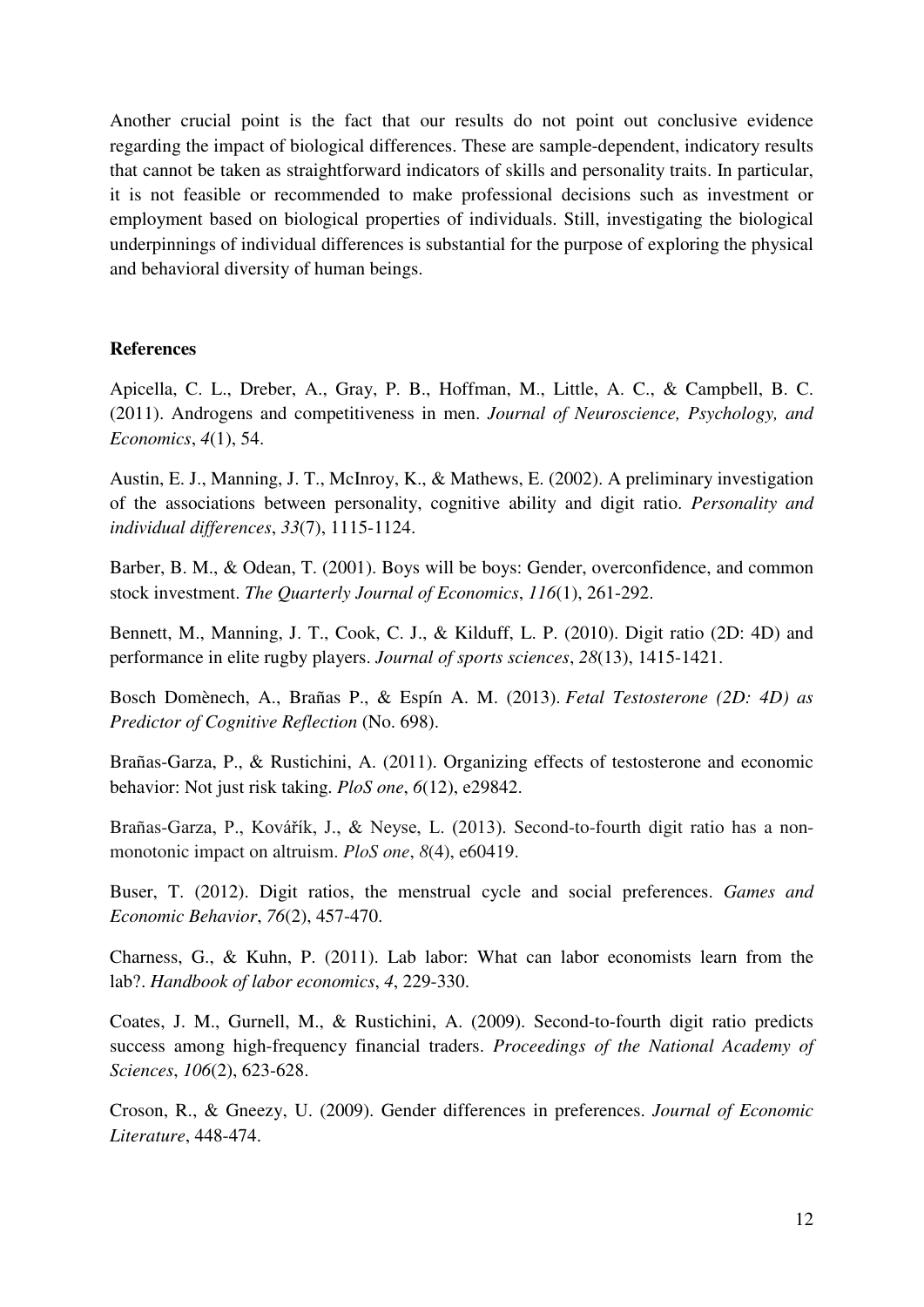Dohmen, T., & Falk, A. (2011). Performance pay and multidimensional sorting: Productivity, preferences, and gender. *The American Economic Review*, *101*(2), 556-590.

Falk, A., & Fehr, E. (2003). Why labour market experiments?. *Labour Economics*, *10*(4), 399-406.

Fink, B., Neave, N., Laughton, K., & Manning, J. T. (2006). Second to fourth digit ratio and sensation seeking. *Personality and Individual Differences*, *41*(7), 1253-1262.

Eisenberger, R., & Cameron, J. (1996). Detrimental effects of reward: Reality or myth?. *American psychologist*, *51*(11), 1153.

Fischbacher, U. (2007). z-Tree: Zurich toolbox for ready-made economic experiments. *Experimental economics*, *10*(2), 171-178.

Garbarino, E., Slonim, R., & Sydnor, J. (2011). Digit ratios (2D: 4D) as predictors of risky decision making for both sexes. *Journal of Risk and Uncertainty*, *42*(1), 1-26.

Gill, D., & Prowse, V. L. (2011). *A novel computerized real effort task based on sliders* (No. 5801). Discussion paper series//Forschungsinstitut zur Zukunft der Arbeit.

Gneezy, U., Niederle, M., & Rustichini, A. (2003). Performance in competitive environments: Gender differences. *The Quarterly Journal of Economics*, *118*(3), 1049-1074.

Goy R, McEwen B (1980) Sexual Differentiation of the Brain. Cambridge, MIT Press.

Hampson, E., Ellis, C. L., & Tenk, C. M. (2008). On the relation between 2D: 4D and sexdimorphic personality traits. *Archives of sexual behavior*, *37*(1), 133-144.

Hopp, R. N., de Moraes, J. P., & Jorge, J. (2012). Digit ratio and academic performance in dentistry students. *Personality and Individual Differences*, *52*(5), 643-646.

Hönekopp, J., & Watson, S. (2010). Meta-analysis of digit ratio 2D: 4D shows greater sex difference in the right hand. *American Journal of Human Biology*,*22*(5), 619-630.

Hönekopp, J., T Manning, J., & Müller, C. (2006). Digit ratio (2D: 4D) and physical fitness in males and females: Evidence for effects of prenatal androgens on sexually selected traits. *Hormones and Behavior*, *49*(4), 545-549

Jenkins Jr, G. D., Mitra, A., Gupta, N., & Shaw, J. D. (1998). Are financial incentives related to performance? A meta-analytic review of empirical research. *Journal of Applied Psychology*, *83*(5), 777.

Kohn, A. (1993). Why incentive plans cannot work?. Harvard Business Review, 54.

Laffont, J. J., & Martimort, D. (2009). *The theory of incentives: the principal-agent model*. Princeton University Press.

Lazear, E. P. (1986). Salaries and piece rates. *Journal of business*, 405-431.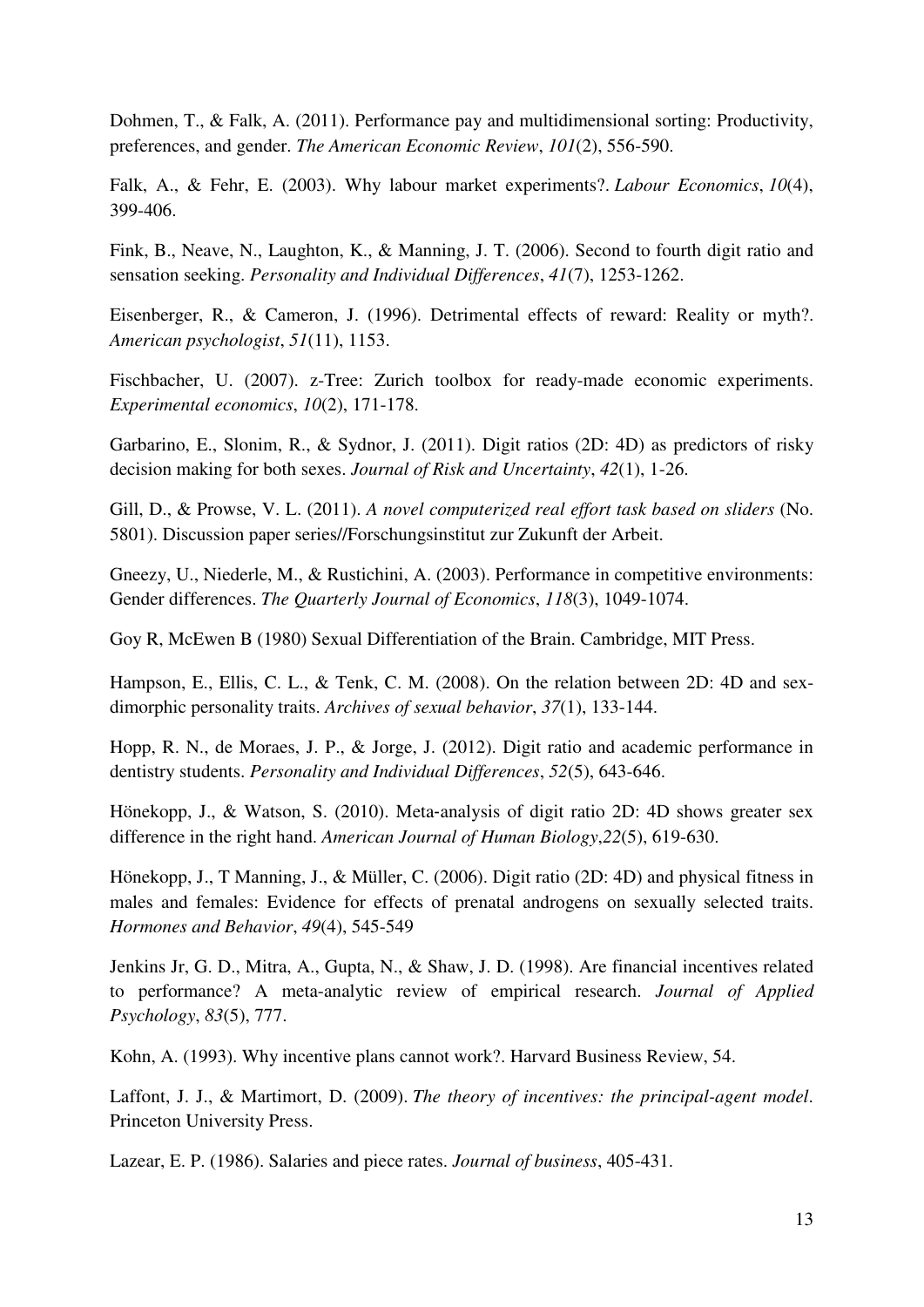Lazear, E. P. (1996). *Performance pay and productivity* (No. w5672). National bureau of economic research.

Locke, E. A. (1968). Toward a theory of task motivation and incentives. *Organizational behavior and human performance*, *3*(2), 157-189.

Lucas, M., & Koff, E. (2010). Delay discounting is associated with the 2D: 4D ratio in women but not men. *Personality and Individual Differences*, *48*(2), 182-186.

Lundeberg, M. A., Fox, P. W., & Punćcohaŕ, J. (1994). Highly confident but wrong: Gender differences and similarities in confidence judgments. *Journal of educational psychology*, *86*(1), 114.

Luxen, M. F., & Buunk, B. P. (2005). Second-to-fourth digit ratio related to verbal and numerical intelligence and the Big Five. *Personality and Individual Differences*, *39*(5), 959- 966.

Manning, J. T., Scutt, D., Wilson, J., & Lewis-Jones, D. I. (1998). The ratio of 2nd to 4th digit length: a predictor of sperm numbers and concentrations of testosterone, luteinizing hormone and oestrogen. *Human reproduction*, *13*(11), 3000-3004.

Manning, J. T., & Taylor, R. P. (2001). Second to fourth digit ratio and male ability in sport: implications for sexual selection in humans. *Evolution and Human Behavior*, *22*(1), 61-69.

Manning, J. T., Bundred, P. E., Newton, D. J., & Flanagan, B. F. (2003). The second to fourth digit ratio and variation in the androgen receptor gene.*Evolution and Human Behavior*, *24*(6), 399-405.

Manning, J. T., Stewart, A., Bundred, P. E., & Trivers, R. L. (2004). Sex and ethnic differences in 2nd to 4th digit ratio of children. *Early Human Development*, *80*(2), 161-168.

Millet K, Dewitte S (2008)A subordinate status position increases the present value of financial resources for low 2D:4D men. *Am J Hum Biol* 20:110–115.

Millet, K. (2009). Low second-to-fourth-digit ratio might predict success among highfrequency financial traders because of a higher need for achievement. *Proceedings of the National Academy of Sciences of the United States of America*, *106*(11), E30.

Moore, D. A., & Small, D. A. (2007). Error and bias in comparative judgment: on being both better and worse than we think we are. *Journal of personality and social psychology*, *92*(6), 972.

Neyse, L., & Brañas-Garza, P. (2014). *Digit ratio measurement guide* (No. 1914). Kiel Working Paper.

Niederle, M., & Vesterlund, L. (2007). Do women shy away from competition? Do men compete too much?. *The Quarterly Journal of Economics*, *122*(3), 1067-1101.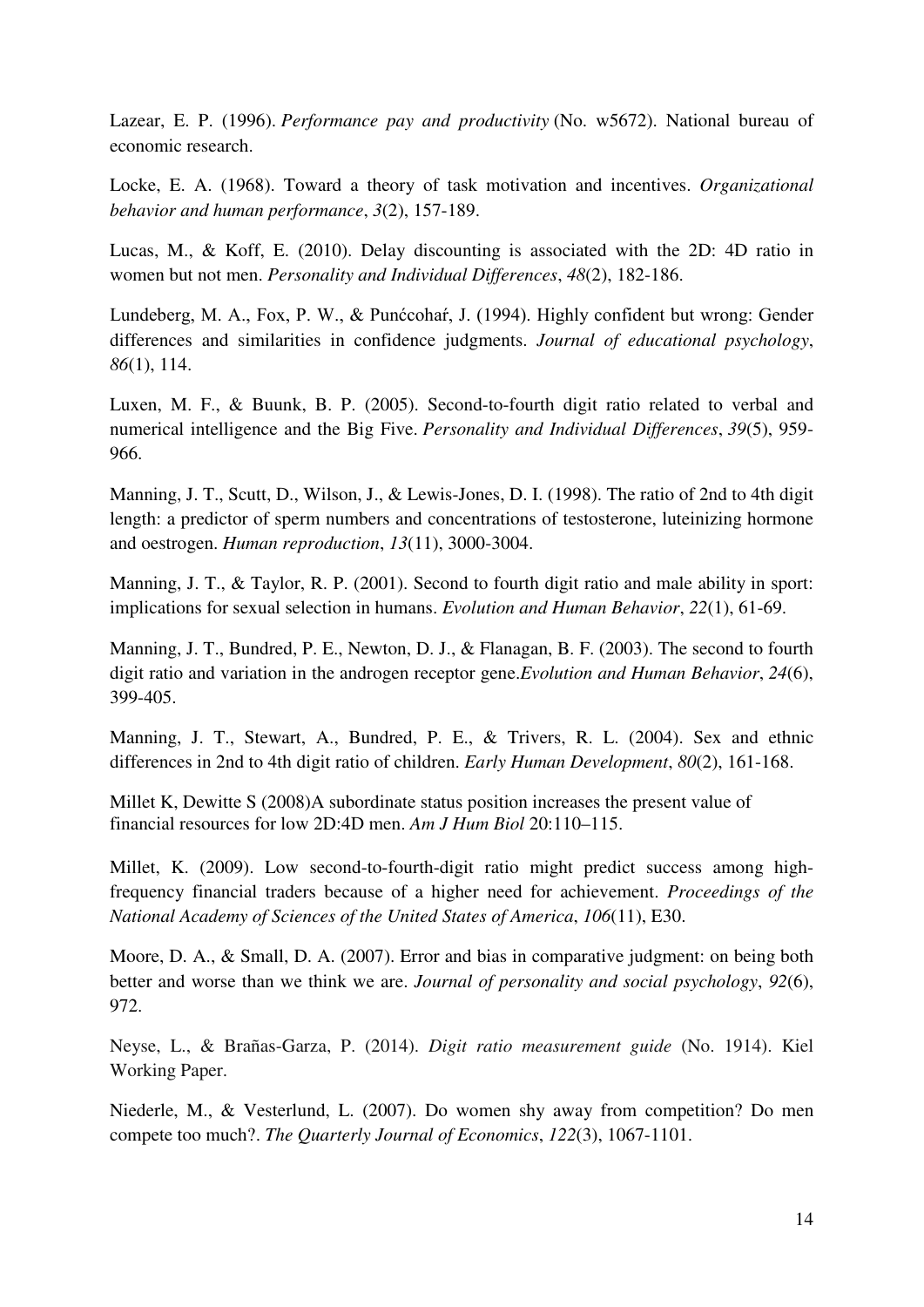Nye, J. V., Androuschak, G., Desierto, D., Jones, G., & Yudkevich, M. (2012). 2D: 4D asymmetry and gender differences in academic performance. *PloS one*, *7*(10), e46319.

Paarsch, H. J., & Shearer, B. (2000). Piece rates, fixed wages, and incentive effects: Statistical evidence from payroll records. *International Economic Review*, *41*(1), 59-92.

Paul, S. N., Kato, B. S., Hunkin, J. L., Vivekanandan, S., & Spector, T. D. (2006). The big finger: the second to fourth digit ratio is a predictor of sporting ability in women. *British journal of sports medicine*, *40*(12), 981-983.

Pearson, M., & Schipper, B. C. (2012). The Visible Hand: Finger ratio (2D: 4D) and competitive bidding. *Experimental Economics*, *15*(3), 510-529.

Puts, D. A., McDaniel, M. A., Jordan, C. L., & Breedlove, S. M. (2008). Spatial ability and prenatal androgens: Meta-analyses of congenital adrenal hyperplasia and digit ratio (2D: 4D) studies. *Archives of sexual behavior*, *37*(1), 100-111.

Romano, M., Leoni, B., & Saino, N. (2006). Examination marks of male university students positively correlate with finger length ratios (2D: 4D). *Biological Psychology*, *71*(2), 175-182.

Sanchez-Pages, S., & Turiegano, E. (2010). Testosterone, facial symmetry and cooperation in the prisoners' dilemma. *Physiology & behavior*, *99*(3), 355-361.

Schipper, B. (2012). *Sex hormones and choice under risk* (No. 12, 7). Working Papers, University of California, Department of Economics.

Shearer, B. (2004). Piece rates, fixed wages and incentives: Evidence from a field experiment. *The Review of Economic Studies*, *71*(2), 513-534.

Slumming VA, Manning JT (2000) Second to fourth digit ratio in elite musicians: evidence for musical ability as an honest signal of male fitness. Evolution and Human behavior 21: 1– 9.

Stenstrom, E., Saad, G., Nepomuceno, M. V., & Mendenhall, Z. (2011). Testosterone and domain-specific risk: Digit ratios (2D: 4D and < i> rel < />  $\ell$  i> 2) as predictors of recreational, financial, and social risk-taking behaviors. *Personality and Individual Differences*, *51*(4), 412-416.

Voracek, M., Tran, U. S., & Dressler, S. G. (2010). Digit ratio (2D: 4D) and sensation seeking: New data and meta-analysis. *Personality and Individual Differences*, *48*(1), 72-77.

Zuckerman, M. (1994). Behavioral expressions and biosocial bases of sensation seeking. Cambridge: Cambridge University Press.